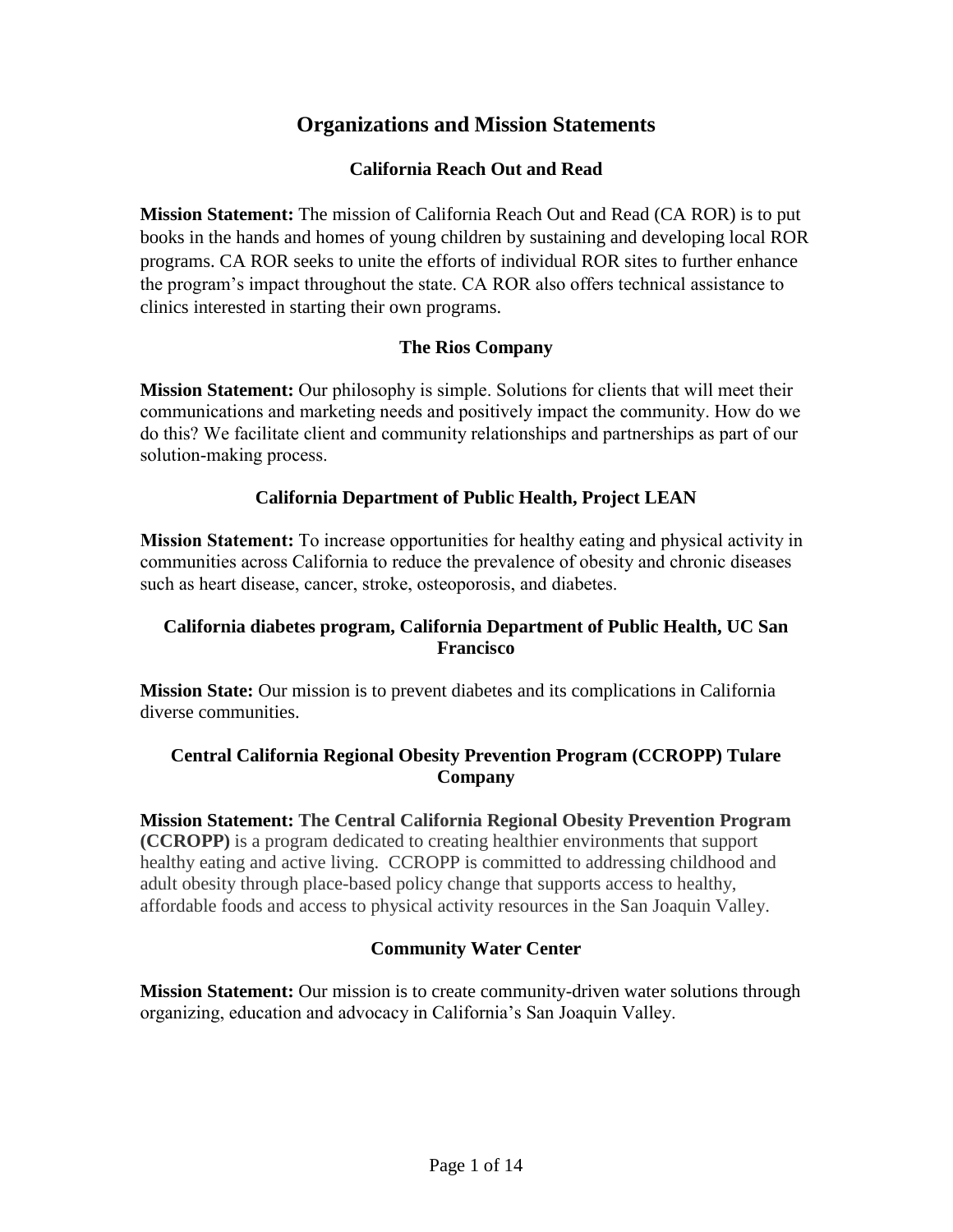## **Fresno Street Saints**

**Mission Statement:** To restore southwest Fresno to a safe and healthy community through empowered community leadership; social networks; collaborative partnerships and sustainable, holistic programs.

## **Golden Valley**

**Mission Statement:** The mission of Golden Valley Health Centers is to improve the health of our patients by providing quality, primary health care services to people in the communities we serve regardless of language, financial or cultural barriers.

## **Community Equity Initiative (CEI)**

**Mission Statement:** To provide high-quality legal services that improves the quality of life for low-income individuals and their rural communities.

## **California Health Collaborative**

**Mission Statement:** Collaborative is committed to empowering Californians to achieve optimal health and thereby improving their quality of life.

## **Central California Center for Health and Human Services**

**Mission Statement**: University faculty and students from the [College of Health and](http://www.csufresno.edu/chhs/)  [Human Services](http://www.csufresno.edu/chhs/) join with Center staff and community stakeholders to address high priority needs in the region. The Center provides administrative and grant development support for various ancillary units and developing projects.

## **Fresno County Department of Public Health**

**Mission Statement**: The mission of Fresno County Department of Public Health is the promotion, preservation and protection of the community's health.

#### **Stanislaus County Community Services Agency**

**Mission Statement:** To build a stronger community, CSA works with the people of Stanislaus County to help with a safe place to live, access to food, health care, and opportunities to work.

## **Fresno West Coalition for Economic Development**

**Mission Statement:** Fresno West Coalition for Economic Development's (FWCED) overall mission and goal is to improve the physical and socioeconomic conditions of southwest Fresno and its residents.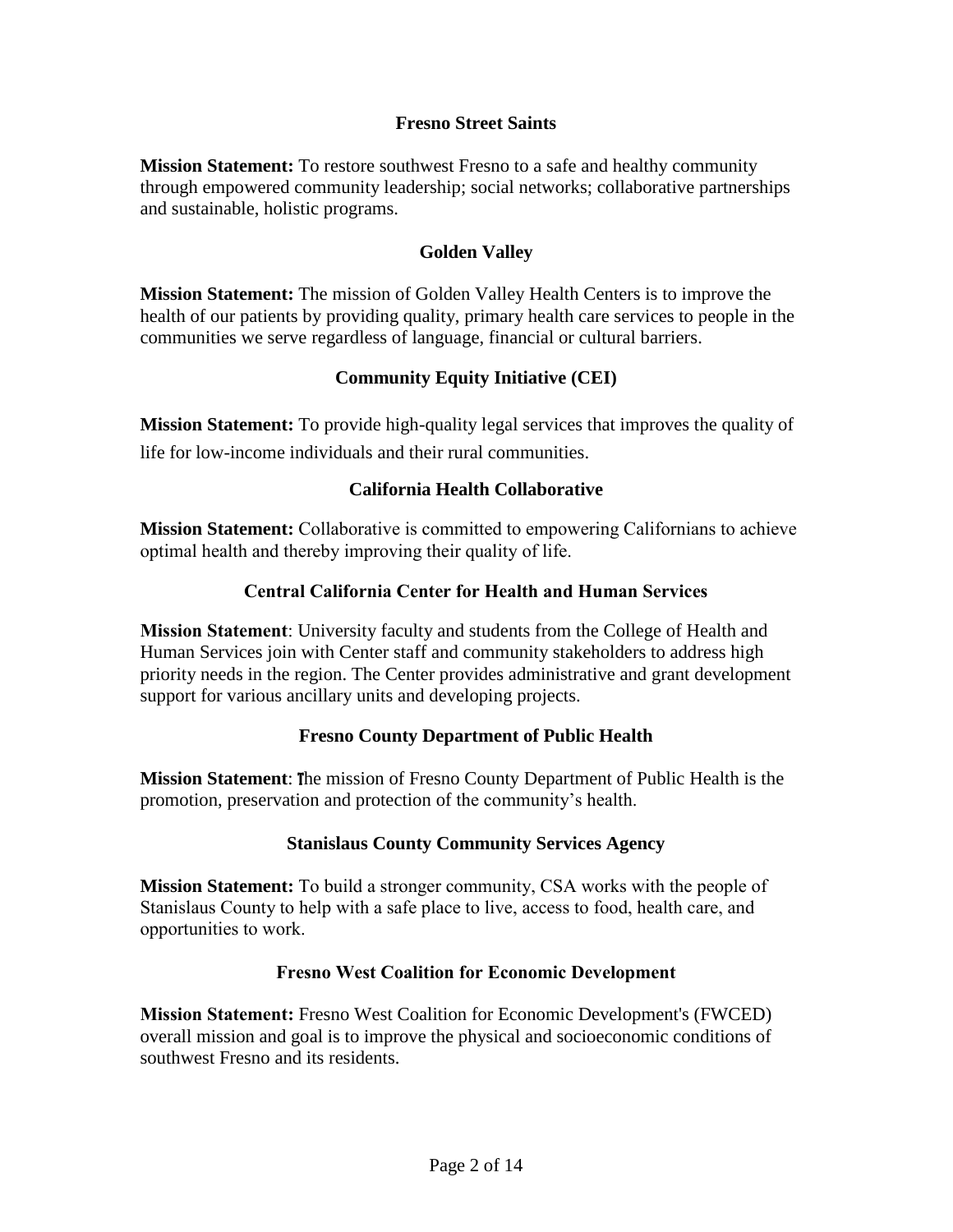## **SJV Air Pollution Control District**

**Mission Statement:** The San Joaquin Valley Air District is a public health agency whose mission is to improve the health and quality of life for all Valley residents through efficient, effective, and entrepreneurial air quality management strategies.

## **Before and After Baby**

**Mission Statement:** We are here to assist families through their efforts of building a healthy family. We support families in building healthy relationships and bodies so they may continue on the path for a healthy life.

## **Center for Regional Change, UC Davis**

**Mission Statement:** The Center for Regional Change at UC Davis brings together faculty, students, & communities to collaborate on innovative research to create just, sustainable, & healthy regional change in California's Central Valley and Sierra Nevada.

## **Livingston Medical Group**

**Mission Statement:** Livingston Medical Group is a non-profit community owned health center providing comprehensive primary and preventive health care services to all patients regardless of their ability to pay.

## **Central California Legal Services, Inc.**

**Mission Statement**: To Advance Justice and Empower People

## **San Joaquin Valley Community Development**

**Mission Statement:** Assisting the Board of Supervisors and the Planning Commission to provide the means of attaining an environment that protects the health, safety and welfare of the citizens; make the most judicious use of the county's resources; reflect the public's values; and be consistent with the individual community's values.

## **Great Valley Center South Valley**

**Mission Statement:** The mission of the Great Valley Center is to support activities and organizations that promote the economic, social and environmental well-being of California's Great Central Valley.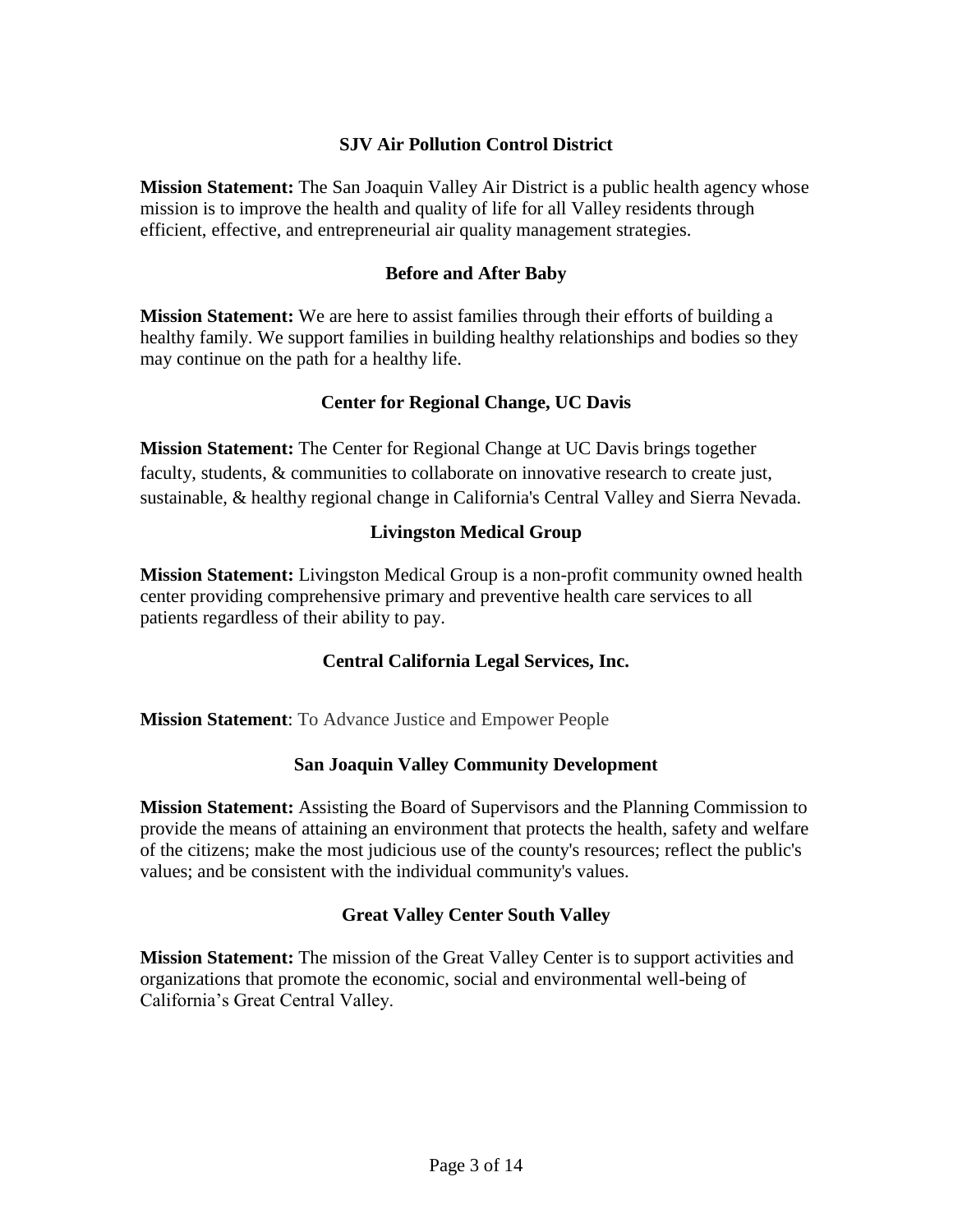## **Reading and Beyond**

**Mission Statement:** To empower children and families to achieve productive, self-reliant lives.

## **Hmong Health Collaborative Coordinator**

**Mission Statement:** We are an "action tank" – a vast network of people and organizations dedicated to securing the social, environmental and economic health of the Sacramento Region. We act as a bridge, providing collaborative planning, objective problem solving, and impartial research and information for sound decision-making.

## **Fresno Metro Ministry**

**Mission Statement**: "Fresno Metro Ministry is a faith-based organization that works to create a more respectful, compassionate and inclusive community that promotes social and economic justice."

## **Mexican American Political Association (MAPA)**

**Mission Statement:** Association, founded in Fresno, California in 1960, has been, and is, dedicated to the constitutional and democratic principle of political freedom and representation for the Mexican and Hispanic people of the United States of America.

## **SJV Latino Environmental Advocacy and Policy**

**Mission Statement:** To enhance communities in the San Joaquin Valley to become healthy and sustainable through the creation of green jobs.

#### **Kaiser Permanente**

**Mission Statement:** At Kaiser Permanente, our mission is to provide affordable, highquality health care services and improve the health of our members and the communities we serve.

#### **Madera County Public Health Department**

**Mission Statement:** To promote the prevention of and recovery from mental illness and substance abuse for the individuals, families, and communities we serve by providing accessible, caring, and culturally competent services.

#### **Boy and Girls Clubs of Fresno County**

**Mission Statement:** To enable all young people, especially those who need us most, to reach their full potential as productive, caring, responsible citizens.

## **Madera County Office of Education (MCOE)**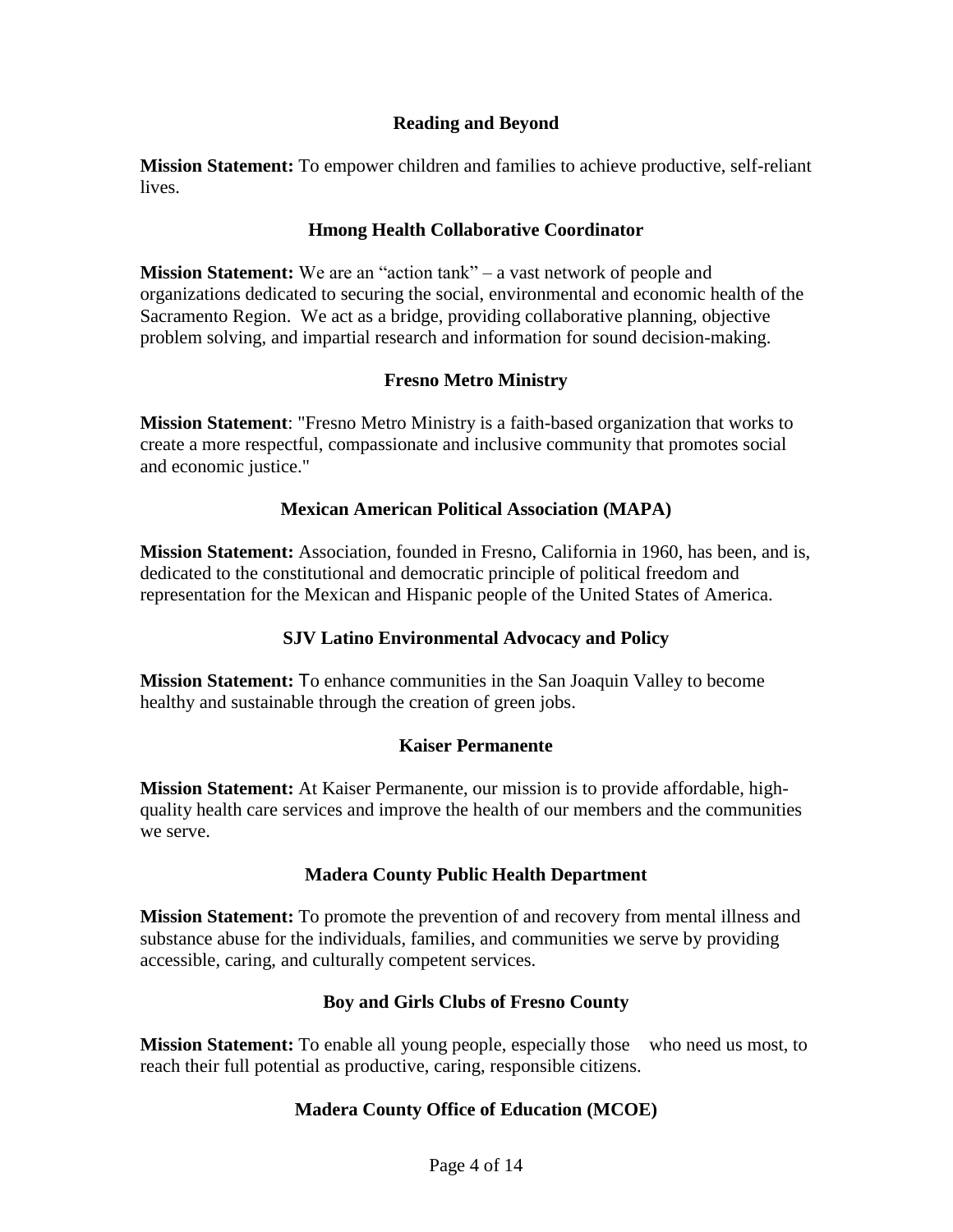**Mission Statement:** MCOE staff promotes student success by helping Merced County's 20 school districts serve more than 55,000 K-12 students of all abilities through assistance with curriculum and instruction, career and alternative education, business services, technology, special education, and teacher credentialing.

## **Access Resources and Referral and Local child care Development and Planning Council**

**Mission Statement:** The primary mission of the Local Child Care and Development Planning Councils (LPCs) is to plan for childcare and development services based on the needs of families in the local community.

## **David Geffen School of Medicine at UCLA**

**Mission Statement:** The David Geffen School of Medicine at UCLA and the UCLA Healthcare System are committed to Graduate Medical Education as central to their missions to maintain a scholarly environment that is dedicated to excellence in education, medical care and research.

## **Saint Agnes Medical Center**

#### **Mission Statement:**

We serve together in Trinity Health, in the spirit of the Gospel, to heal body, mind and spirit, to improve the health of our communities, and to steward the resources entrusted to us.

## **Center for Multicultural Cooperation**

**Mission Statement:** The mission of the Center for Multicultural Cooperation (CMC) is to provide quality youth leadership and service experiences that connect generations, cultures and communities.

## **Central Valley Health Network**

**Mission Statement:** The mission of CVHN is to facilitate community health centers' strength in the marketplace and to support member's effective delivery of high quality and accessible health care.

# **Every Neighborhood Partnership**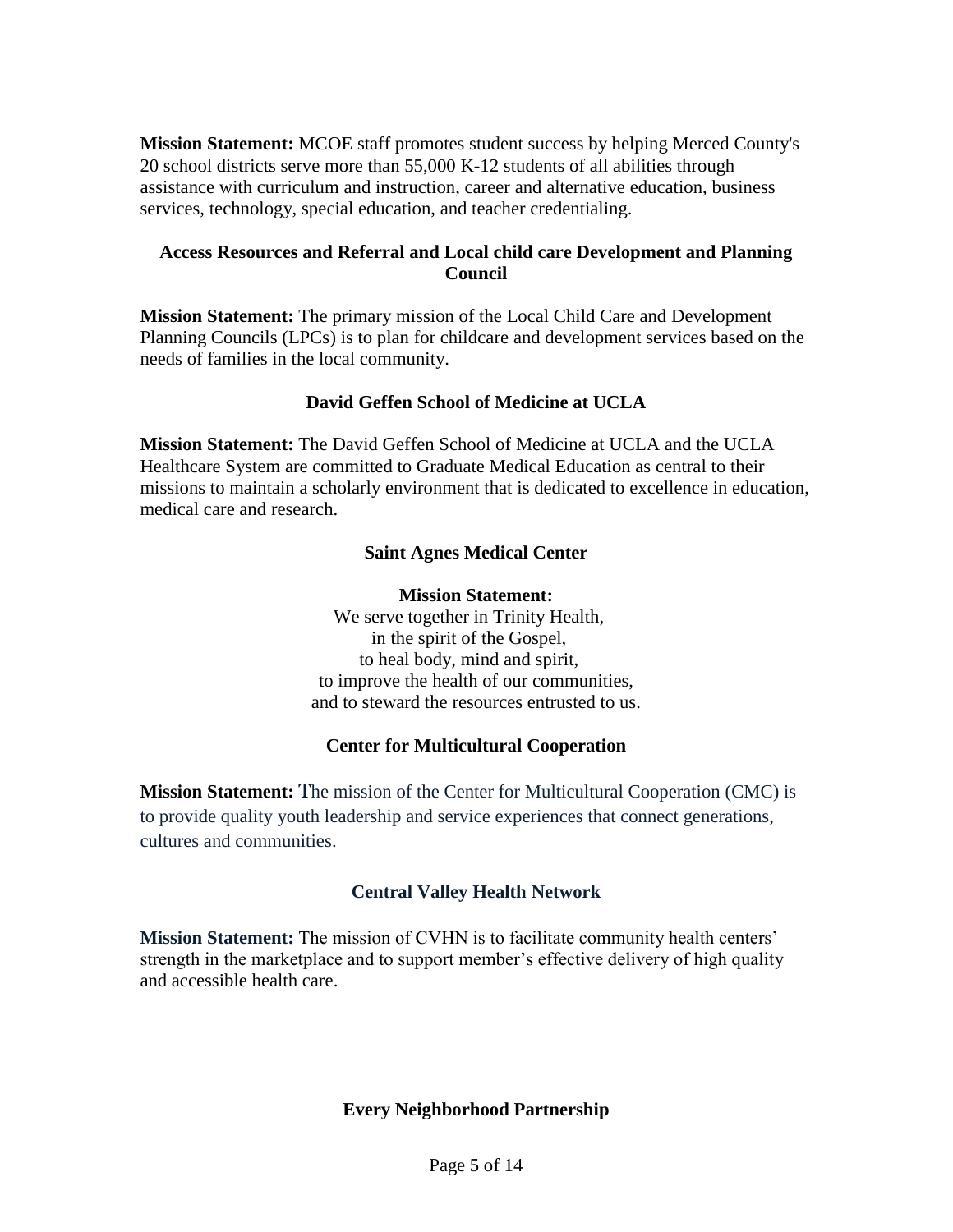**Mission Statement:** Our Mission is to facilitate partnerships between churches and elementary school neighborhoods, having at least one church partnering with every neighborhood, equipping and mobilizing volunteers to serve, encourage, and empower, through their active presence in each community.

## **City of Sanger Development Services**

**Mission Statement:** The overall mission of Development Services is to improve the safety, quality of life, and environment for the present and future generations.

## **Children's Hospital**

Mission Statement: The mission of Children's Hospital Central California is to provide high quality, comprehensive health care services to children, regardless of their ability to pay.

## **Fresno Healthy Communities Access Partners (HCAP)**

**Mission Statement:** To ensure access to affordable and appropriate health care for the underserved populations of Fresno County and the San Joaquin Valley, focusing on enhancing insurance coverage and improving delivery systems. The corporation shall pursue these objectives through:

- o Pursuing opportunities for expanding health coverage for underserved populations;
- o Partnering with safety net and other health care delivery institutions to develop programs to improve access to affordable and quality health care;
- o Exploring the use of technology to improve access to health care programs for underserved populations; and
- o Providing educational programs for the general public and health care professionals on how to improve access to affordable and quality health care for underserved individuals

## **Community Health Net Solutions**

**Mission Statement:** Providing Exceptional Healthcare to All, Regardless...

## **Community Partnership for Families**

**Mission Statement:** Working together to build string and resourceful families and communities.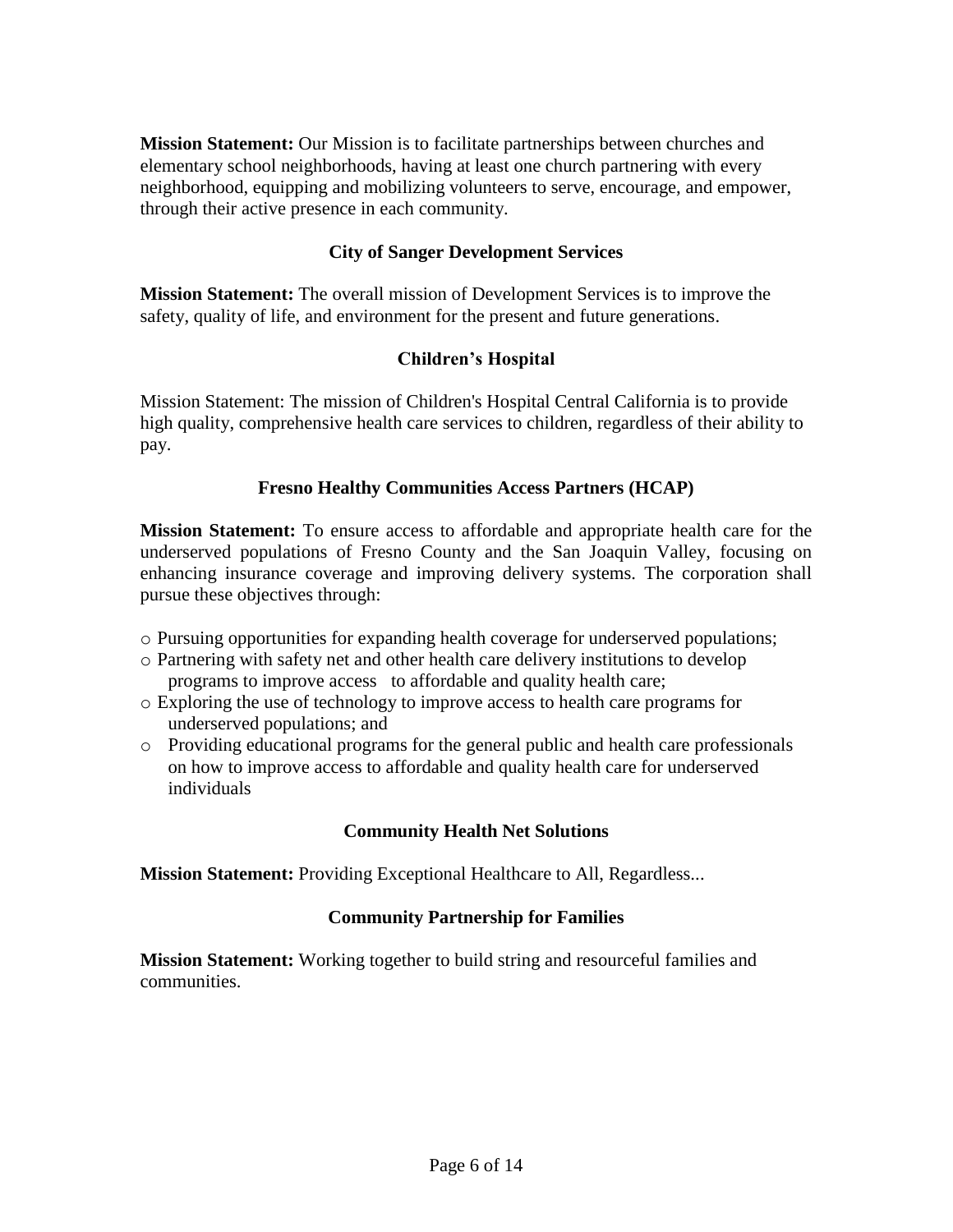### **EMQ Families First**

Mission Statement: We do whatever it takes to... --help children, --strengthen families, --build community, and --advocate for systems change ...to ensure that our families thrive.

#### **Kings County Department of Public Health**

**Mission Statement:** Our Mission is to promote the physical, mental, social, and environmental health of the people of Kings County.

#### **Sierra Health Foundation**

**Mission Statement:** Sierra Health Foundation is a private philanthropy with a mission to invest in and serve as a catalyst for ideas, partnerships and programs that improve health and quality of life in Northern California.

#### **Office of Transportation Planning**

Mission Statement: The Division provides quality planning products, services, and information to support and guide transportation investment decisions.

#### **Community Regional Medical Center**

**Mission Statement:** "To improve the health status of the community. To promote medical education."

#### **Urban Forest for Cal Fire**

**Mission Statement:** The mission of the California Department of Forestry and Fire Protection's Urban Forestry Program is to develop a regional and statewide cooperative effort to advance the development of sustainable urban and community forests.

#### **CSU, Fresno Foundation**

**Mission Statement:** The purpose of Foundation Financial Services is to provide the highest quality financial services available to the California State University, Fresno campus community and other Foundation stakeholders.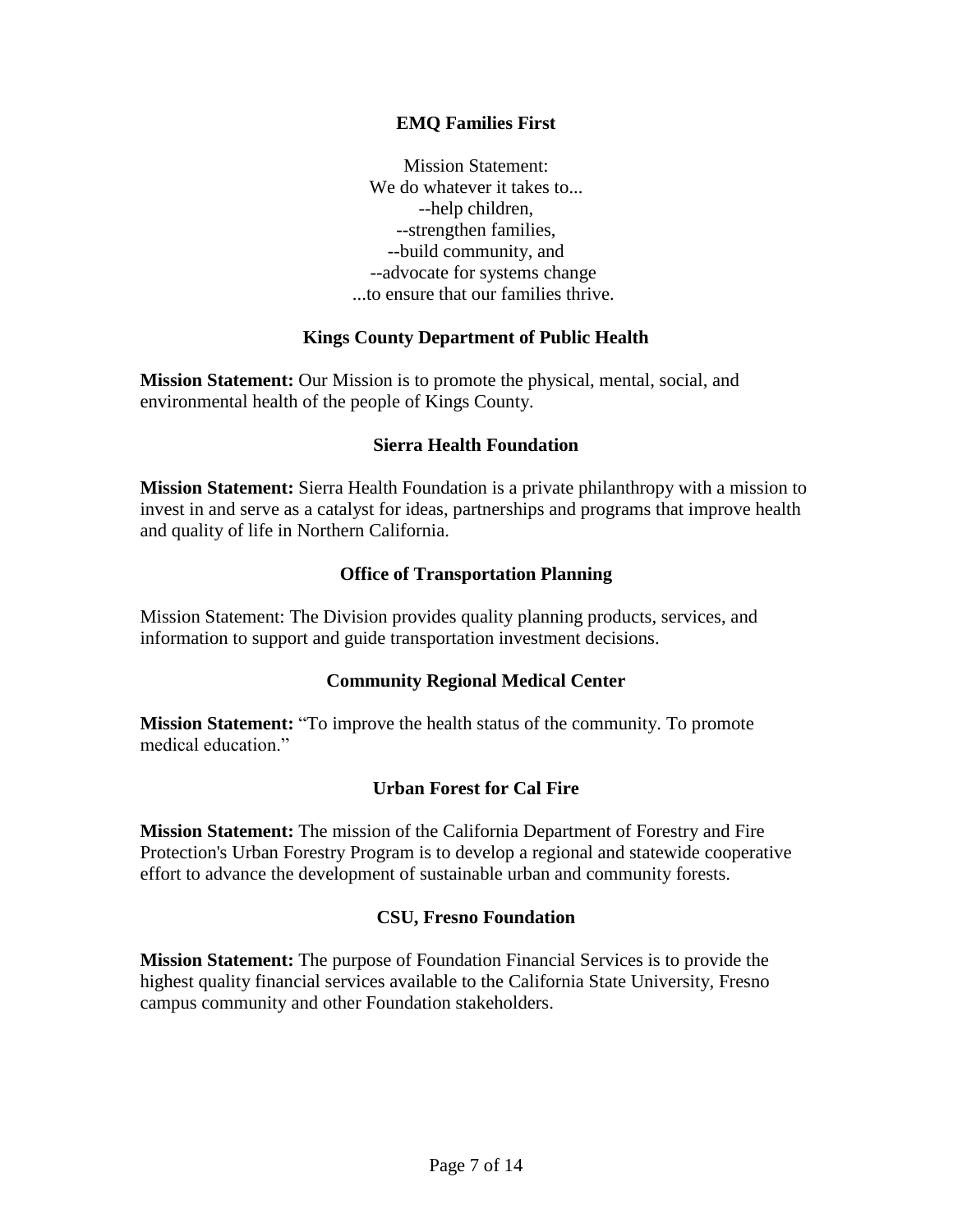## **Kern County Network for children**

**Mission Statement:** The mission of Kern County Network for Children is to protect and enrich the lives of children in Kern County through the commitment of all community partners by helping to build and sustain healthy families.

#### **The Leukemia and Lymphoma Society**

**Mission Statement:** The Society's mission: Cure leukemia, lymphoma, Hodgkin's disease and myeloma, and improve the quality of life of patients and their families.

## **California Rural Legal Assistance Inc.**

**Mission Statement:** To provide high-quality legal services that improve the quality of life for low-income individuals and their rural communities.

## **ASPIRNET**

**Mission Statement:** Our vision is to take collective action to support communities and families as they and care for children.

Merced County

Mission Statement: It is the mission of the procurement function of Administrative Services to service the requirements of all county departments; the business community; and the general public, in the pursuit of our efforts to:

- o To purchase materials, equipment, supplies and services as needed for the operation of the County of Merced in a most professional manner by ensuring all purchases are ethical, legal, and fiscally responsible.
- o To reflect the role of a service department to all County departments by serving as the primary contact between the various departments/divisions of the County and its suppliers.
- o To establish policies and procedures for the Purchasing Division and maintain a centralized purchasing function for the County.
- o To administer and distribute County surplus property. To conduct public auction sales for surplus property no longer required for use by the County.

## **Department of Social Services**

**Mission Statement:** Making a difference in people's lives, protecting them from abuse and neglect is something not all professions can say it does.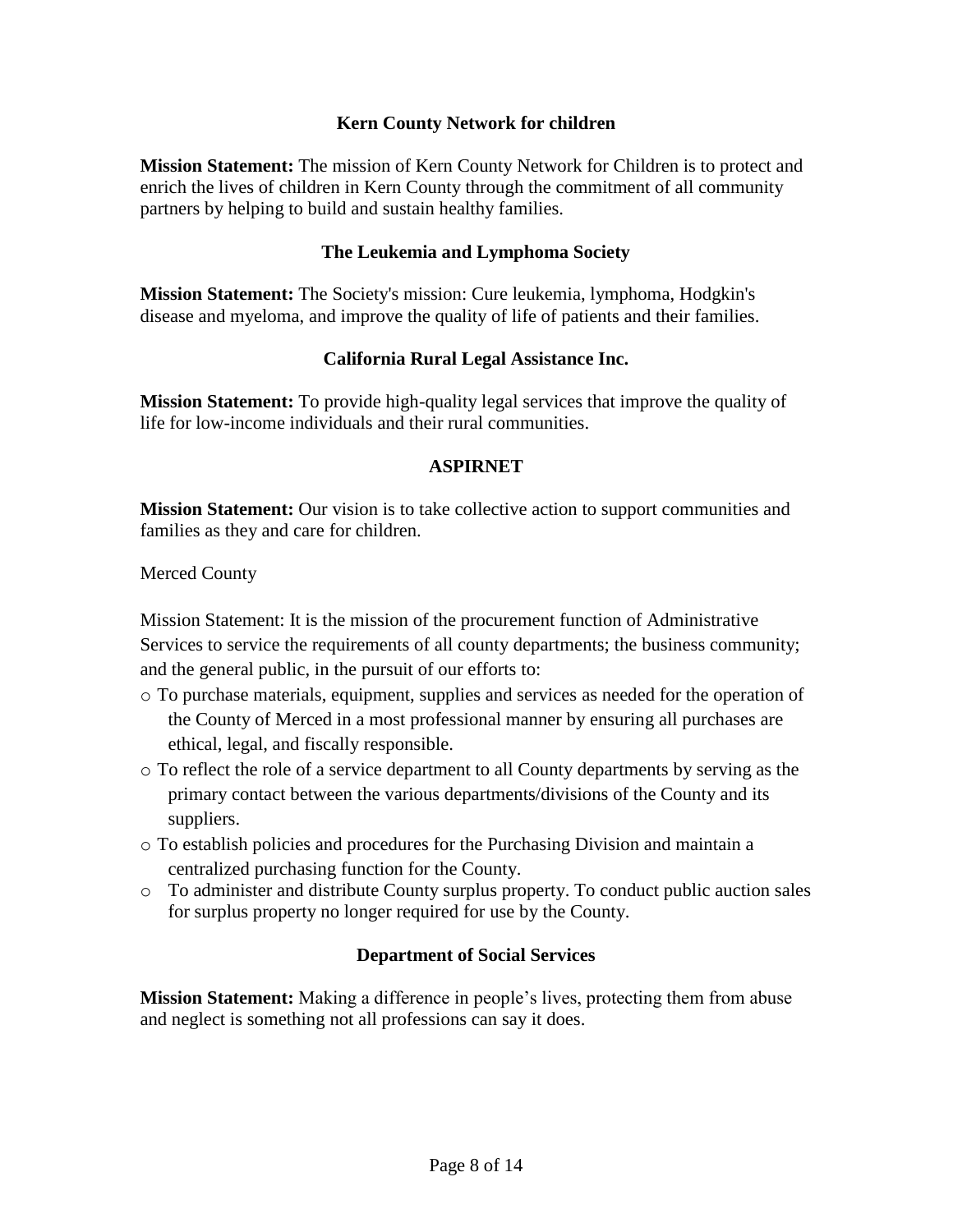## **Stanislaus County Health Services Agency**

#### **Mission Statement:**

- o Promote wellness and healthy lifestyles
	- o Prevent illness and injury
	- o Provide quality care and treatment
- o Preserve access to healthcare for the underserved

#### **Office of the Patient Advocate**

**Mission Statement:** To inform and educate consumers about their rights and responsibilities as health plan enrollees and to teach them how to make best use of the services offered by their health plans.

#### **Madera Coalition for Community Justice**

**Mission Statement:** The primary objectives and purposes of this corporation are to educate and assist low-income residents of Madera County in working together to obtain appropriate and sufficient food, clothing, health care, educational and employment opportunities and other fundamental needs.

## **UC Merced**

**Mission Statement**: The University of California, Merced's mission is embodied in its proud claim of being the first American research university of the twenty-first century. As the tenth campus of the University of California, UC Merced will achieve excellence in carrying out the University's mission of teaching, research and service, benefiting society through discovering and transmitting new knowledge and functioning as an active repository of organized knowledge. As a key tenet in carrying out this mission, UC Merced promotes and celebrates the diversity of all members of its community.

#### **Housing California**

**Mission Statement:** Housing CA's mission is to prevent homelessness and increase the supply of decent, safe, accessible and permanently affordable homes for homeless and low-income Californians.

#### **Public Engagement and Collaborative Governance**

**Mission Statement:** The Public Engagement and Collaborative Governance program provides information and resources to help local officials in California make good decisions about the design and use of public engagement in their cities and counties.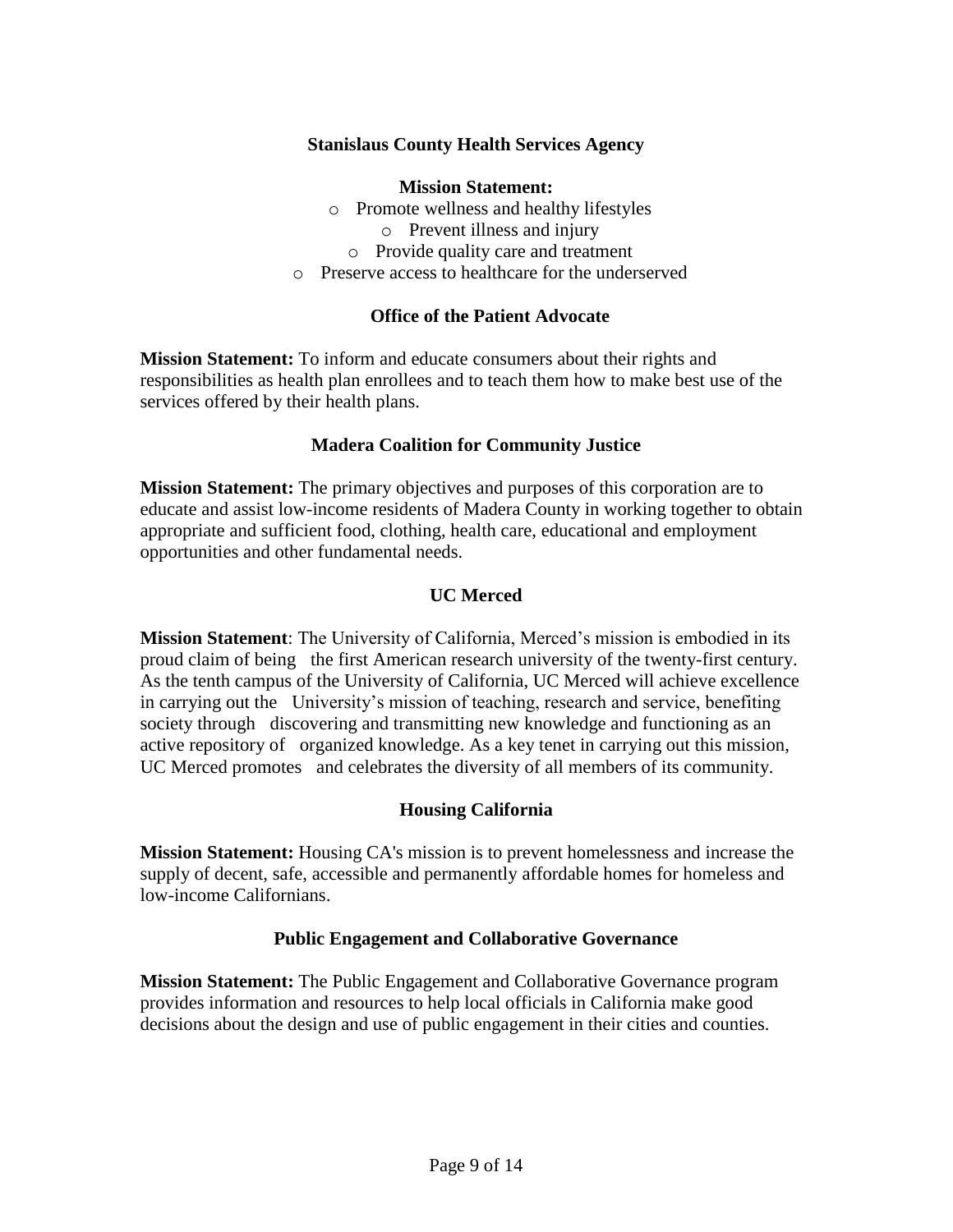## **City of Fresno Planning and Development Department**

**Mission Statement:** The Planning and Development Department is the focus of property development and revitalization activity throughout the City, including land use planning, permit issuance and building plan check and inspection services, and code enforcement. It also administers programs aimed at the development of affordable low-income and moderate income housing.

## **The Fresno Works for Better Health Advocacy Center**

**Mission Statement:** "Fresno Works for Better Health (FWBH) is a community partnership that builds an employable workforce, connects them to jobs, and improves the community's health through economic and leadership development."

## **Tulare United Way**

**Mission Statement:** To engages all segments of our community to drive sustainable change in education, income, health and homelessness while continuing to address urgent and basic human care.

## **California Department of Public Health**

**Mission Statement:** The California Department of Public Health is dedicated to optimizing the health and well-being of the people in California.

## **Westside Tule Enterprise Community**

**Mission Statement:** The mission of the Coalinga Enterprise Community is to empower the residents of the area to create a better future for themselves and their children.

# **Fresno Pacific University**

**Mission Statement:** Fresno Pacific University develops students for leadership and service through excellence in Christian higher education.

## **Sacramento Housing Alliance**

**Mission Statement:** The Sacramento Housing Alliance (SHA) promotes quality affordable and accessible housing and enhanced opportunities for lower income households and homeless individuals.

## **Clinical Sierra Vista**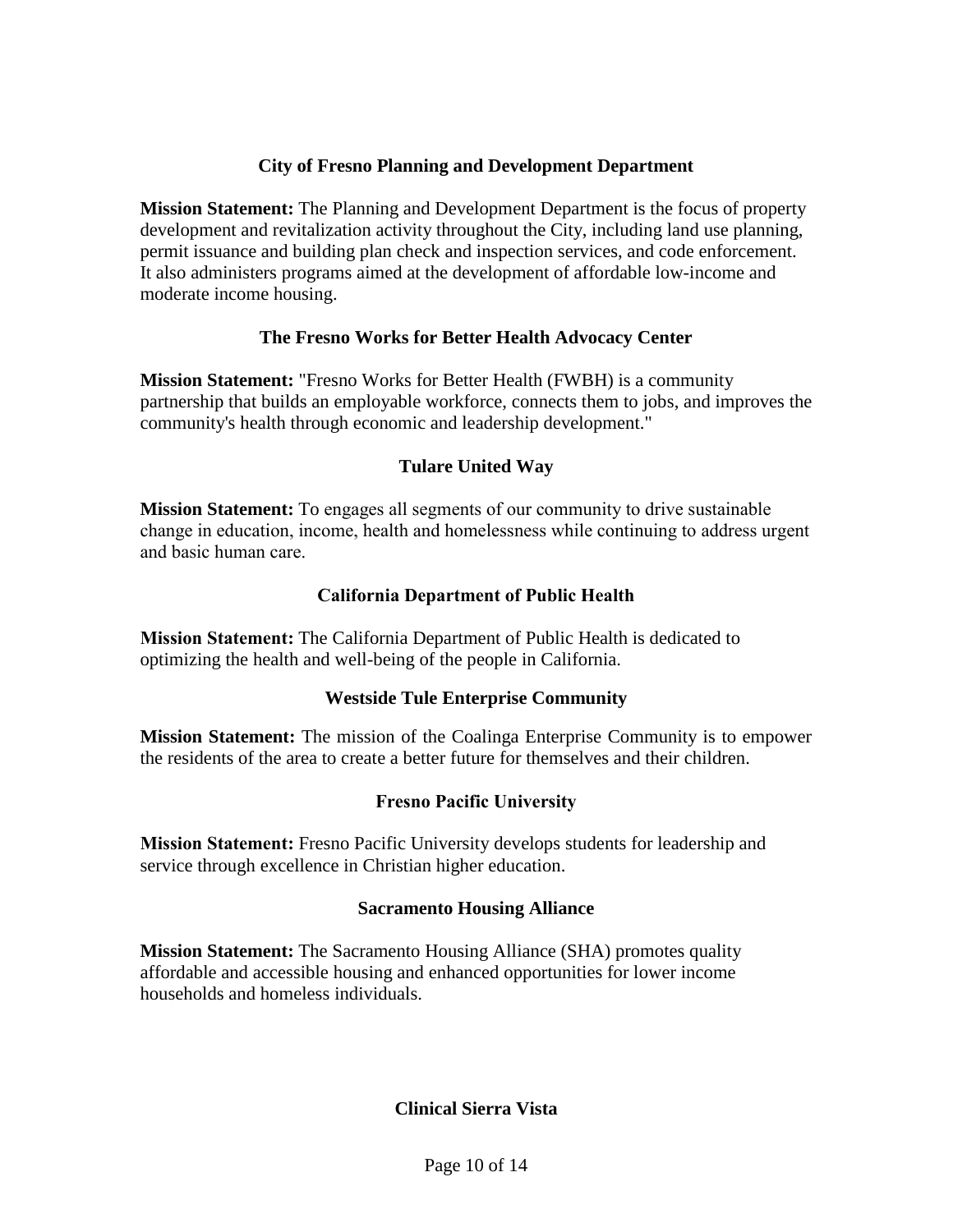**Mission Statement:** It shall be the mission of Clinica Sierra Vista to provide high quality and comprehensive primary and preventative health care services at the most efficient cost to the underserved populations of Kern, Fresno and Inyo counties regardless of ability to pay, and to seek necessary resources to meet the growing health care demands while maintaining the corporation's financial integrity. We strongly believe in everyone's right to quality health care; therefore, no one is denied services based on race, religion, ethnicity, sex, age, disability or economic status.

#### **CSU Stanislaus**

**Mission Statement:** The faculty, staff, administrators, and students of California State University, Stanislaus are committed to creating a learning environment which encourages all members of the campus community to expand their intellectual, creative, and social horizons. We challenge one another to realize our potential, to appreciate and contribute to the enrichment of our diverse community, and to develop a passion for lifelong learning. To facilitate this mission, we promote academic excellence in the teaching and scholarly activities of our faculty, encourage personalized student learning, foster interactions and partnerships with our surrounding communities, and provide opportunities for the intellectual, cultural, and artistic enrichment of the region.

#### **OGBYN Associates**

**Mission Statement:** We provide compassionate women's health services dedicated to quality and excellence.

#### **United Health Centers**

**Mission Statement:** "We are committed to the lifetime wellness of our communities by providing accessible, comprehensive quality health care to everyone, including farm worker families and the underserved, with compassion and respect, regardless of ability to pay"

#### **Federal Reserve Bank of San Francisco**

**Mission Statement:** The mission of the Community Development function of the Federal Reserve System is to support the economic growth objectives of the Federal Reserve Act by promoting community development and fair and equal access to credit.

#### **Children's Institute**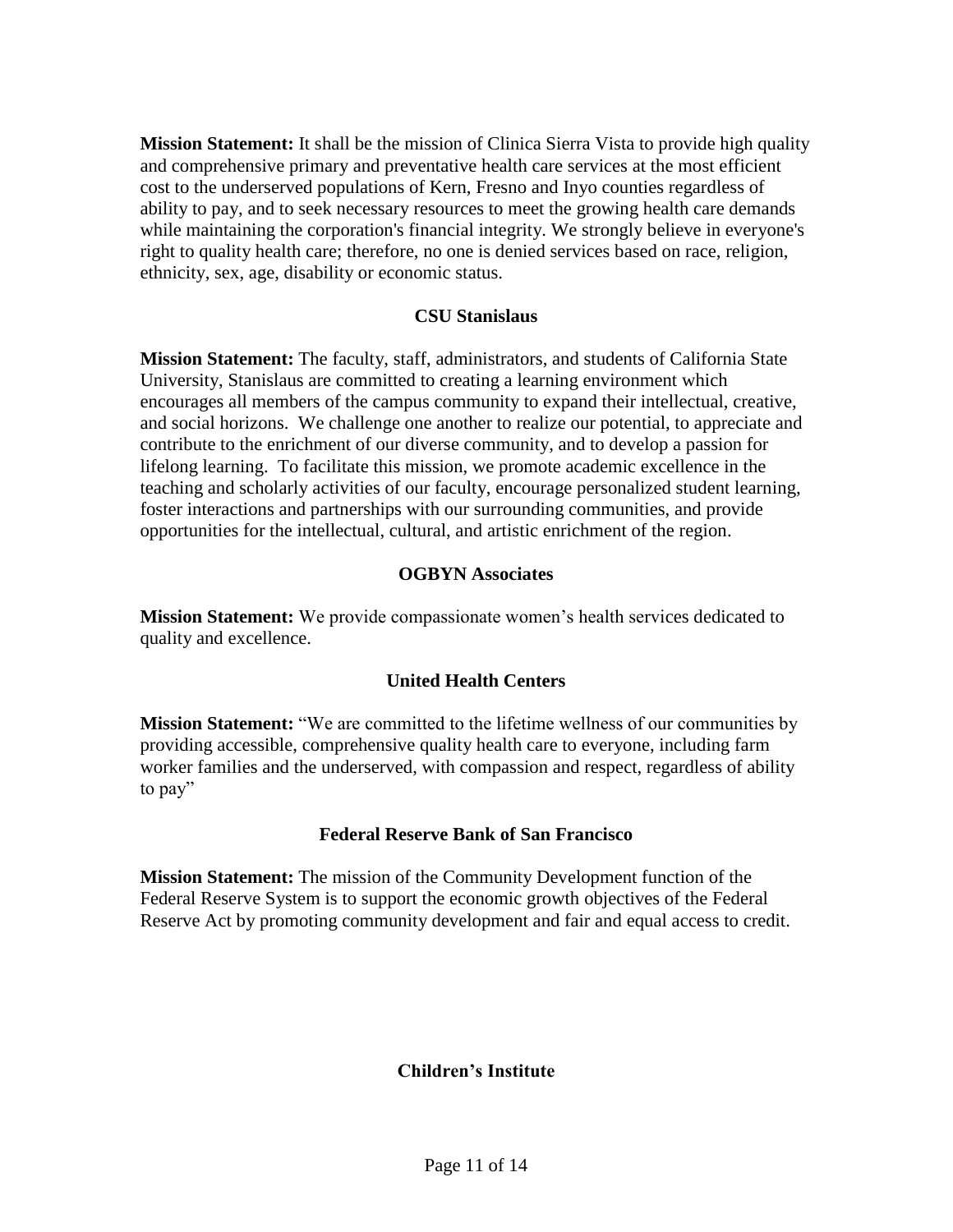**Mission Statement:** The Children's Institute is dedicated to promoting the well-being of children, young people and their families and to providing services that meet their special needs.

## **Joint Center for Political and Economic Studies**

**Mission Statement:** The Joint Center for Political and Economic Studies informs and illuminates the nation's major public policy debates through research, analysis, and information dissemination in order to: improve the socioeconomic status of black Americans and other minorities; expand their effective participation in the political and public policy arenas; and promote communications and relationships across racial and ethnic lines to strengthen the nation's pluralistic society.

# **Madera Unified School District**

**Mission Statement:** The Madera Unified School District will be widely recognized throughout California as a leader in education, where the futures of children are driven by their aspirations, not bound by their circumstances.

# **California Food Policy Advocates**

**Mission Statement:** California Food Policy Advocates is a statewide public policy and advocacy organization dedicated to improving the health and well being of low-income Californians by increasing their access to nutritious and affordable food.

# **San Joaquin County Public Health Services**

**Mission Statement:** Public Health Services, in partnership with the community, promotes a healthy future for San Joaquin County.

# **Latino Coalition for a Healthy California**

**Mission Statement:** Latino Coalition for a Healthy California is the leading organized voice for policies, services and conditions to improve the health of Latinos.

# **Bay Area Regional Health Inequities Initiative (BARHII)**

**Mission Statement**: BARHII has organized its work into committees focused on data, community, built environment and internal capacity.

# **U.S Environmental Protection Agency**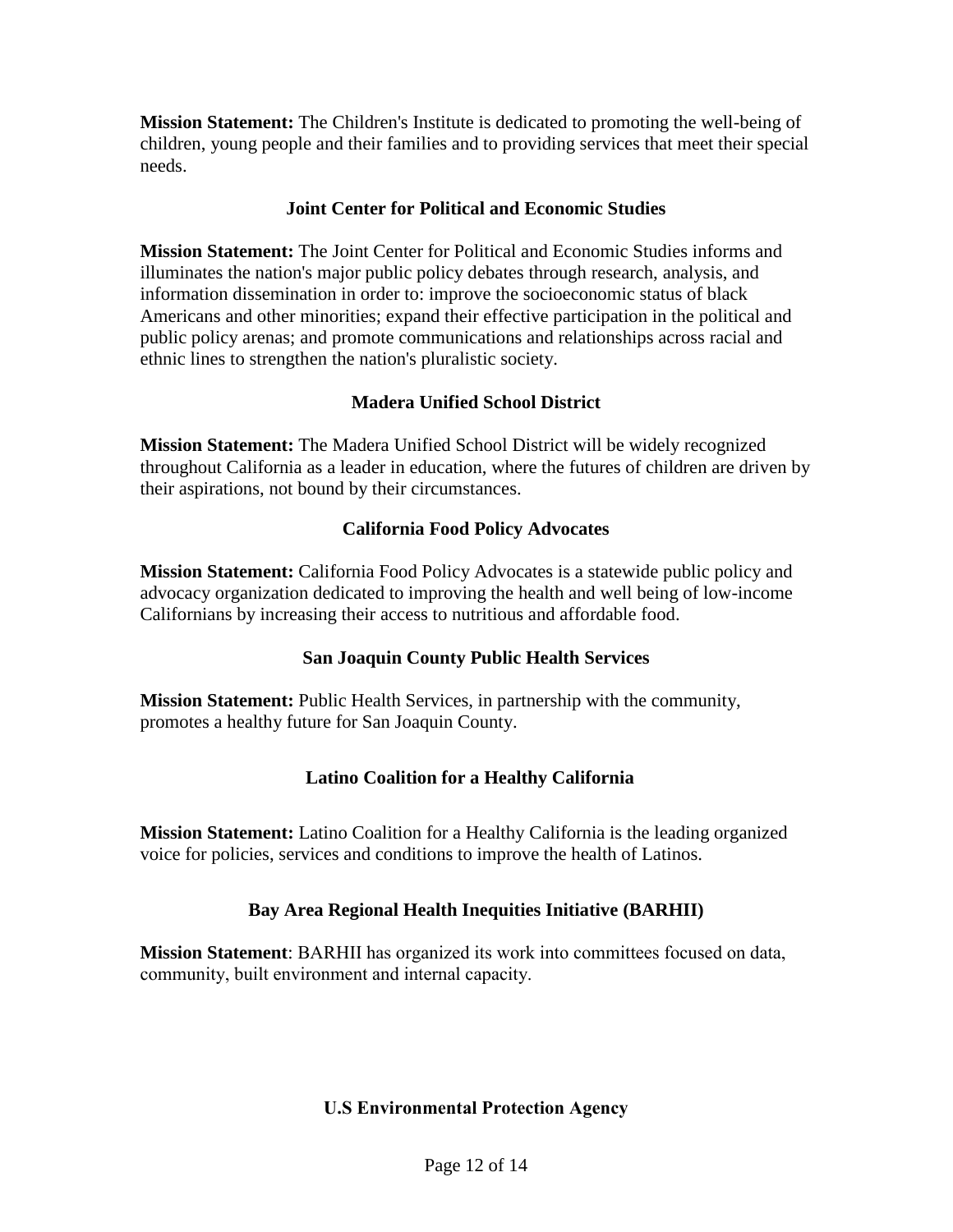**Mission Statement:** The mission of EPA is to protect human health and the environment.

## **Resources for Independence Central Valley**

**Mission Statement:** Since 1976, Resources for Independence, Central Valley (RICV) has worked with people with disabilities to promote their independence in the community. RICV's service area includes Fresno, Kings, Tulare, Madera and Merced Counties.

## **National Parks Conservation Association**

**Mission Statement:** To protect and enhance America's National Parks for present and future generations.

## **Hospital Council**

**Mission Statement:** The Hospital Council of Northern and Central California's mission is to help our members to provide high quality health care and to improve the health status of the communities they serve.

## **Congregations Building Community**

**Mission Statement:** CBC Serves members of all faith communities in order to empower and unite us in our efforts to improve the quality of life in our communities. We believe that all communities are called to seek justice and peace for all people. We seek to answer their call by empowering people, building community, and supporting unity in diversity as we follow a PICO (People Improving Communities through Organizing) faith based model.

**College of Sequoias**